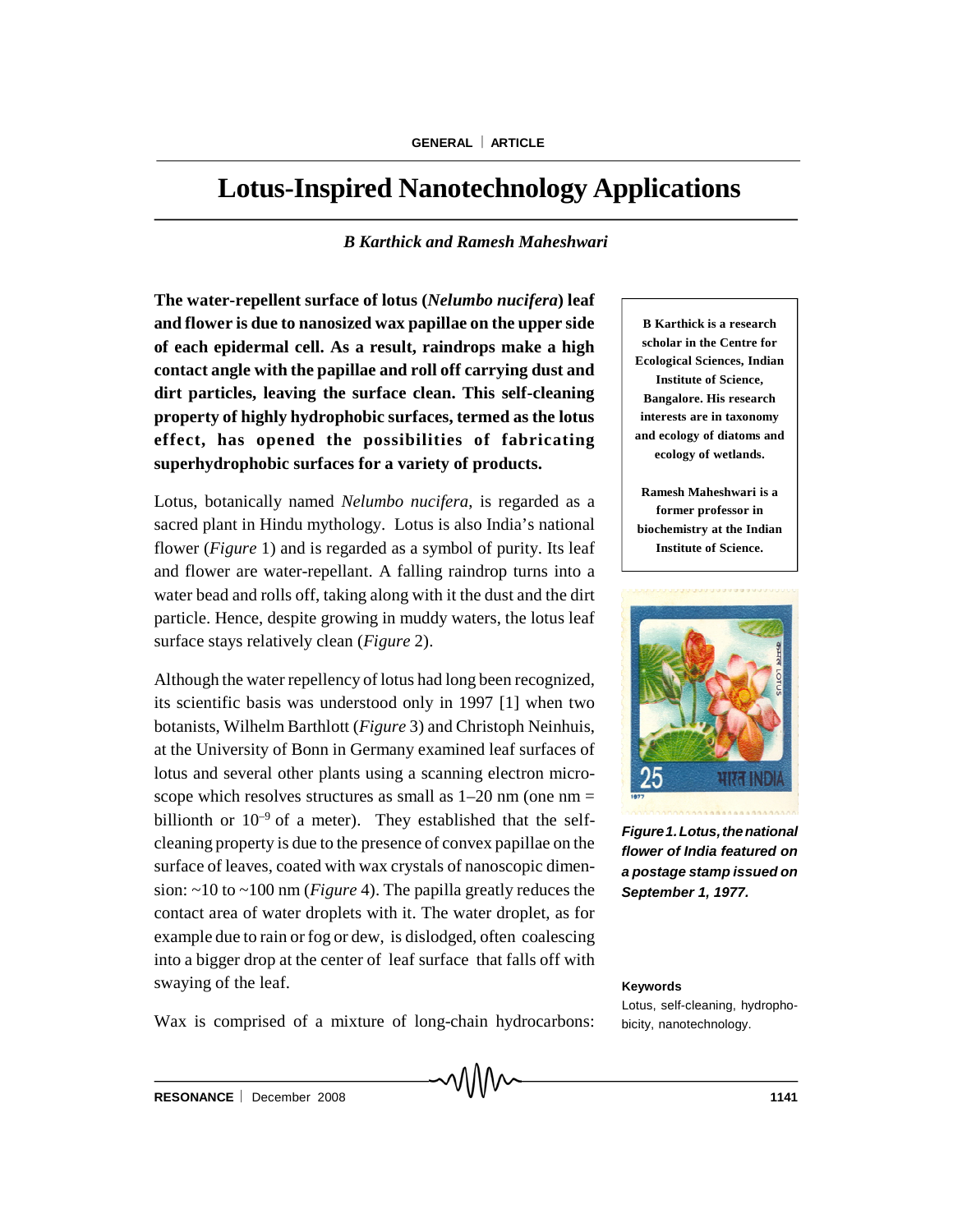#### **GENERAL ARTICLE**



*Figure3.ProfessorWilhelm Barthlott, Director of Botanical Garden of the UniversityofBonn,discovered the lotus effect and conceived the fabrication of surfaces with nanoscopic bumps to make them selfcleaning and patented Lotus Effect in 1980.* Photo courtesy: Kerstin Koch.

*Figure 4. Scanning electron microscope image of leaf surface of Nelumbo nucifera.*

Photo courtesy: Prof. Wilhelm Barthlott.





*Figure 2. Floating lotus leaves and a blooming flower in a pond (Left); Water drops forming beads on the leaf surface (Right).* Photo courtesy: K V Gururaja and M Boominathan.

primary and secondary alcohols, aldehydes and triterpenes. Since the phenomenon of water repellency and self-cleaning is best studied in the lotus, it has come to be known as the 'Lotus effect'. Barthlott and his associates examined over 13,000 plants. Barthlott is quoted as advising, "Do trust your own eyes and not the textbooks, and if your observation is repeatedly confirmed, publish it. But take a deep breath – expect rejections of your manuscript" [2].

A great diversity of structures has been observed on surfaces of the above-ground parts of the plants. Although the presently used system of plant classification relies on the sexual (floral) characteristics devised by the great Swedish botanist, Carl von Linnaeus (1707–1778), it is thought that once a uniform terminology of describing these structures is evolved, it is thought that micromorphologies of plant surfaces can be used as an aid in plant taxonomy. Here we note that the world is celebrating the

> tricentenary of the birth of Linnaeus who proposed the binomial system of nomenclature and classification of life forms.

## **Incidence of Water-Repellent Plant Surfaces**

Interestingly, a majority of plants in the wetlands have water-repellent leaves. If this were not so, wetting would interfere with gas exchange through the stomata located on the upper (exposed) side of the floating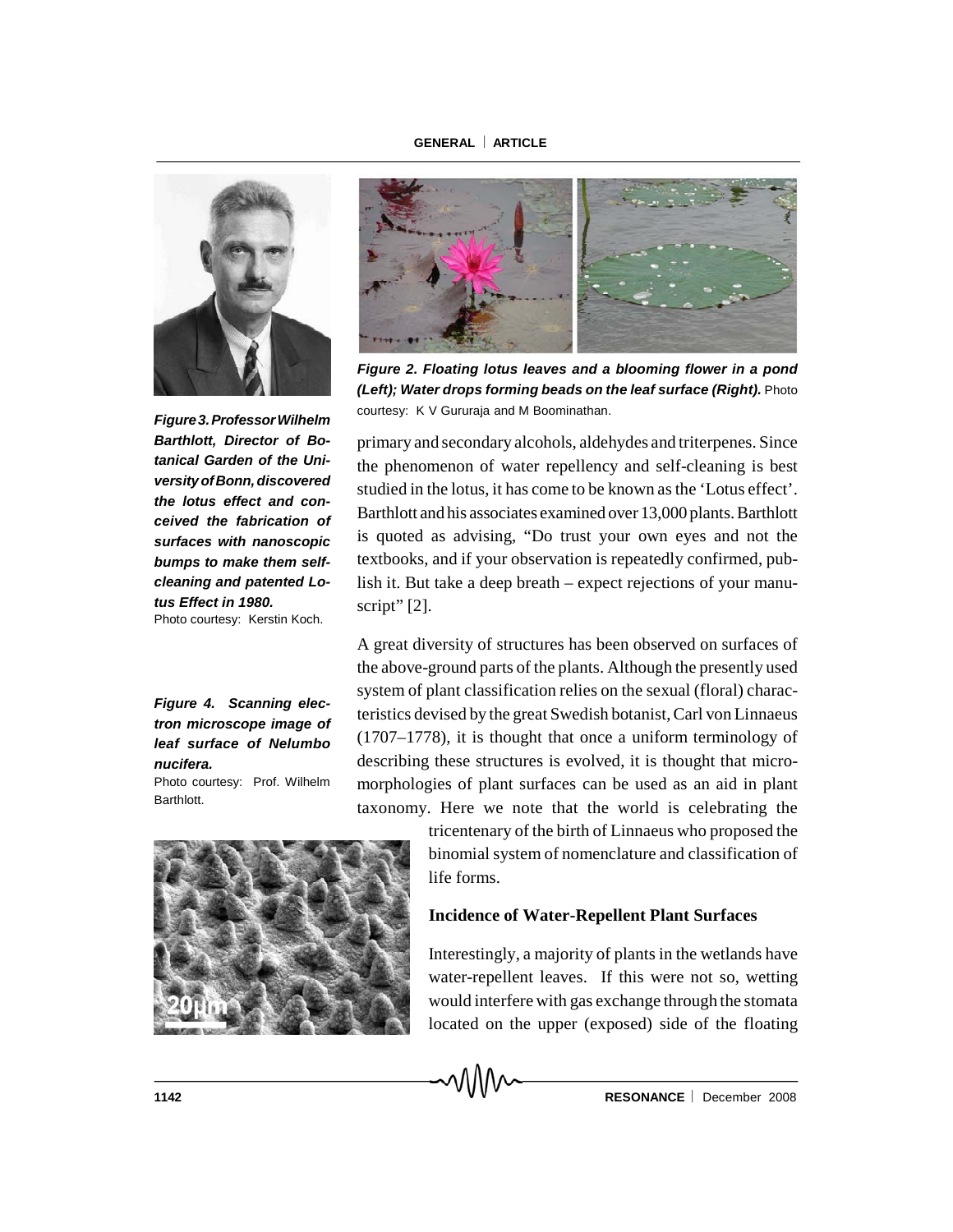## **GENERAL ARTICLE**

leaves. Another advantage of a water-repellant surface could be in reducing the risk of infection. Since spores of several pathogenic fungi require free water and air for germination, the evolution of a water-repellent surface by superimposing wax molecules on cuticle (the outermost covering) probably evolved to reduce the risk of infection by pathogenic bacteria and fungi. Water-repellency is not restricted to plants alone. It is manifested also by insects with large wings (such as butterflies and dragonflies) which cannot clean their flying structures by legs. In this case lotus effect works not only for the removal of particles, but also for maintenance of flight capability of insects, which otherwise is lost due to an unequal load on the wings.

# **Water-Repellant Nanostructures on Leaf Replica**

Lotus effect can be reproduced on artificially made superhydrophobic films. In one of the procedures, a rough surface was etched into polydimethylsiloxane (PDMS). Using the lotus leaf, a negative PDMS template was made and the negative template then used to make a positive PDMS reproduced as a replica sheet of the original lotus leaf. The positive PDMS template had the same surface structures and extreme water repellency (superhydrophobic) as the lotus leaf. A plant epidermal cell extrudes wax molecules which self-assemble and crystallize as nanosized pillars. Thus, the hydrophobic cuticle has a double structure: the cuticle (a polyester called cutin), and crystalline wax on the cuticle. On a water-repellant leaf cuticle, the dirt particles, like a 'fakir lying on a carpet of nails' make only a minuscule contact with the top of the bumps present on the plant surface. A rolling water drop on contaminated surfaces easily picks up the dirt particle.

## **Physical Basis**

Four classes of surface wettability are recognized (*Figure* 5): namely, superhydrophobic, hydrophobic, hydrophilic and superhydrophilic. Lotus leaf and petal surface exhibits superhydrophobicity, i.e., the contact angle (*Figure* 6) is high –

MMV

The discovery of Lotus effect is a 'by product' of research on diversity of structure, morphology and wetting of plant surfaces.

Superhydrophobicity, a prerequisite for self-cleaning, is characterized by very high contact angles of nanostructured surfaces.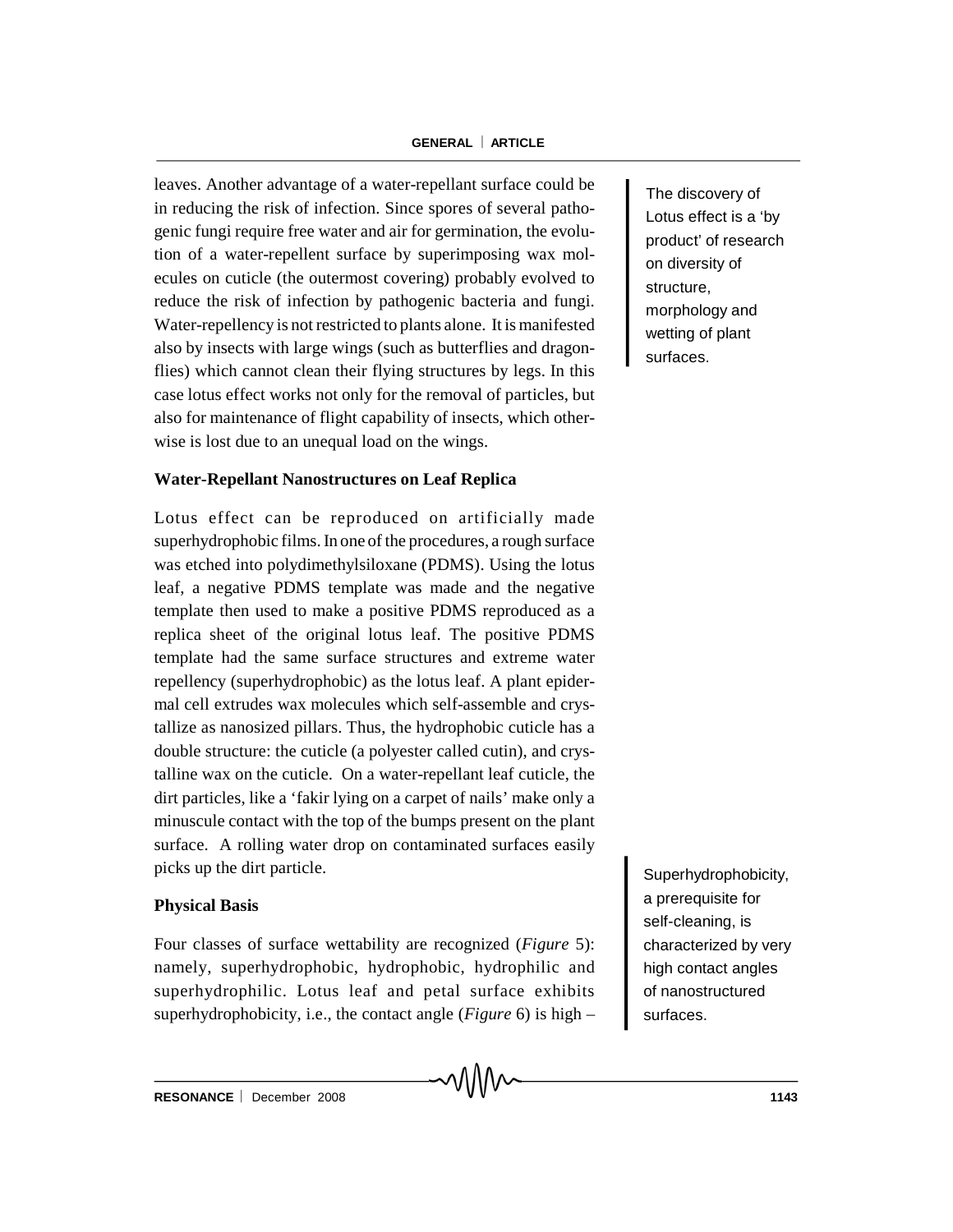**GENERAL ARTICLE**

*Figure 5. The four classes of surface wettability types of leaf surface based on their interaction with aqueous droplets.*

Redrawn from Koch et al, 2008.



exceeding 150 degrees. The drop, instead of sliding and spreading the dirt particles which have fallen on the cuticle, rolls off taking with it dirt (*Figure* 6). Lotus effect is inspiring material scientists into sculpturing superhydrophobic surfaces that will mimic this effect, minimizing labour and expense involved in frequent painting of facade, particularly in the high-rise buildings.



*Figure 6. Physics of selfcleaning property of lotus. The large contact angle results from nanoscopic bumpsthattrapairbetween the water and the surface minimizingthecontactwith the surface. Adrop of water rolls downwards on leaf surface, picking up dirt (Based on Forbes 2008).*

**1144 CONSERVANCE RESONANCE December 2008**